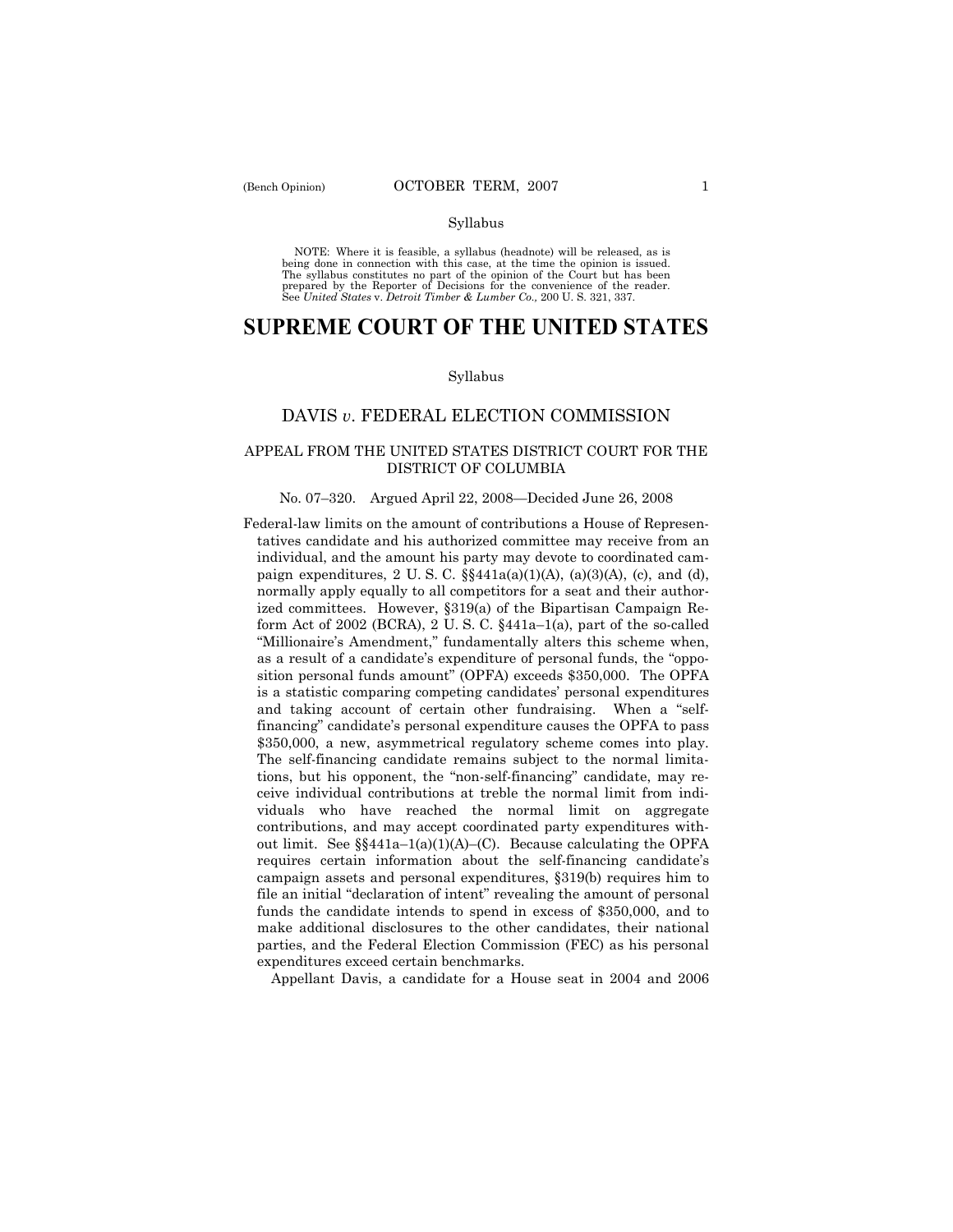who lost both times to the incumbent, notified the FEC for the 2006 election, in compliance with §319(b), that he intended to spend \$1 million in personal funds. After the FEC informed him it had reason to believe he had violated §319 by failing to report personal expenditures during the 2004 campaign, he filed this suit for a declaration that §319 is unconstitutional and an injunction preventing the FEC from enforcing the section during the 2006 election. The District Court concluded *sua sponte* that Davis had standing, but rejected his claims on the merits and granted the FEC summary judgment.

*Held:* 

1. This Court has jurisdiction to hear Davis' appeal. Pp. 6–10.

 (a) Davis has standing to challenge §319(b)'s disclosure requirements. When he filed suit, he had already declared his 2006 candidacy and had been forced by §319(b) to disclose to his opponent that he intended to spend more than \$350,000 in personal funds. He also faced the imminent threat that he would have to follow up on that disclosure with further notifications once he passed the \$350,000 mark. Securing a declaration that §319(b) is unconstitutional and an injunction against its enforcement would have spared him from making those disclosures and also would have removed the real threat that the FEC would pursue an enforcement action based on alleged §319(b) violations during his 2004 campaign. Davis also has standing to challenge §319(a)'s asymmetrical contribution limits. The standing inquiry focuses on whether the party invoking jurisdiction had the requisite stake in the outcome when the suit was filed, see, *e.g., Friends of Earth, Inc.* v. *Laidlaw Environmental Services (TOC), Inc.*, 528 U. S. 167, 180, and a party facing prospective injury has standing where the threatened injury is real, immediate, and direct, see, *e.g., Los Angeles* v. *Lyons*, 461 U. S. 95, 102. Davis faced the requisite injury from §319(a) when he filed suit: He had already declared his candidacy and his intent to spend more than \$350,000 of personal funds in the general election campaign whose onset was rapidly approaching. Section 319(a) would shortly burden his personal expenditure by allowing his opponent to receive contributions on more favorable terms, and there was no indication that his opponent would forgo that opportunity. Pp. 6–8.

 (b) The FEC's argument that the Court lacks jurisdiction because Davis' claims are moot also fails. In *Federal Election Comm'n* v. *Wisconsin Right to Life, Inc. (WRTL)*, 551 U. S. \_\_\_, this Court rejected a very similar claim of mootness, finding that the case "fit comfortably within the established exception to mootness for disputes capable of repetition, yet evading review." *Id.,* at \_\_\_. That "exception applies where '(1) the challenged action is in its duration too short to be fully litigated prior to cessation or expiration; and (2) there is a reasonable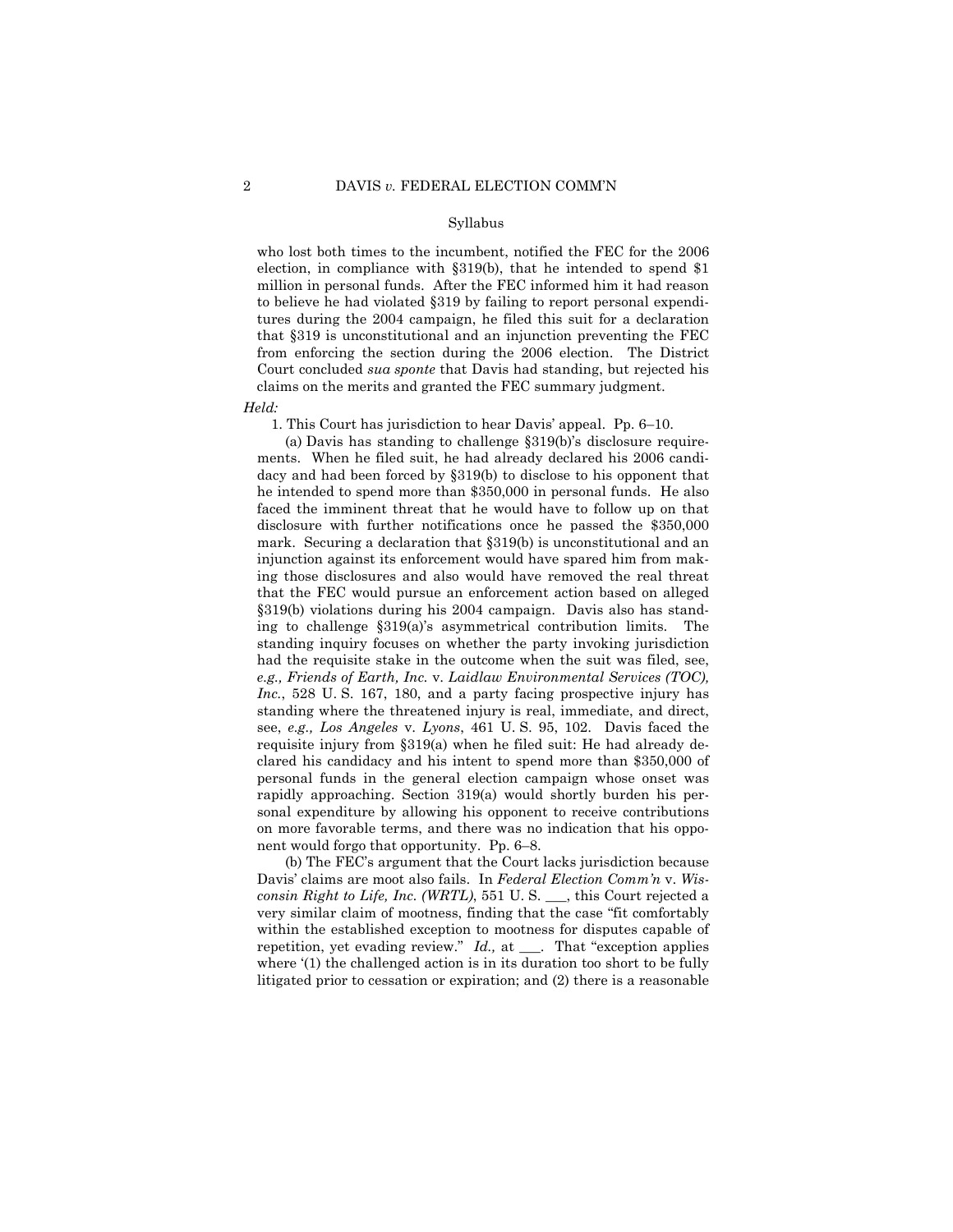expectation that the same complaining party will be subject to the same action again.'" *Ibid.* First, despite BCRA's command that the case be expedited to the greatest possible extent and Davis' request that his case be resolved before the 2006 election, the case could not be resolved before the 2006 election. See *id.,* at \_\_\_. Second, the FEC has conceded that Davis' §319(a) claim would be capable of repetition if he planned to self-finance another bid for a House seat, and he subsequently made a public statement expressing his intent to do so. See *id.,* at \_\_\_ . Pp. 8–9.

 2. Sections 319(a) and (b) violate the First Amendment. If §319(a)'s elevated contribution limits applied across the board to all candidates, Davis would have no constitutional basis for challenging them. Section 319(a), however, raises the limits only for non-self-financing candidates and only when the self-financing candidate's expenditure of personal funds causes the OPFA threshold to be exceeded. This Court has never upheld the constitutionality of a law that imposes different contribution limits for candidates competing against each other, and it agrees with Davis that this scheme impermissibly burdens his First Amendment right to spend his own money for campaign speech. In *Buckley* v. *Valeo*, 424 U. S. 1, the Court soundly rejected a cap on a candidate's expenditure of personal funds to finance campaign speech, holding that a "candidate . . . has a First Amendment right to ... vigorously and tirelessly ... advocate his own election," and that a cap on personal expenditures imposes "a substantial," "clea[r,]" and "direc[t]" restraint on that right, *id.,* at 52–53. It found the cap at issue not justified by "[t]he primary governmental interest" in "the prevention of actual and apparent corruption of the political process," *id.,* at 53, or by "[t]he ancillary interest in equalizing the relative financial resources of candidates competing for elective office," *id.,* at 54. *Buckley* is instructive here. While BCRA does not impose a cap on a candidate's expenditure of personal funds, it imposes an unprecedented penalty on any candidate who robustly exercises that First Amendment right, requiring him to choose between the right to engage in unfettered political speech and subjection to discriminatory fundraising limitations. The resulting drag on First Amendment rights is not constitutional simply because it attaches as a consequence of a statutorily imposed choice. *Id.,* at 54–57, and n. 65, distinguished. The burden is not justified by any governmental interest in eliminating corruption or the perception of corruption, see *id.,* at 53. Nor can an interest in leveling electoral opportunities for candidates of different personal wealth justify §319(a)'s asymmetrical limits, see *id.,* at 56–57. The Court has never recognized this interest as a legitimate objective and doing so would have ominous implications for the voters' authority to evaluate the strengths of candidates